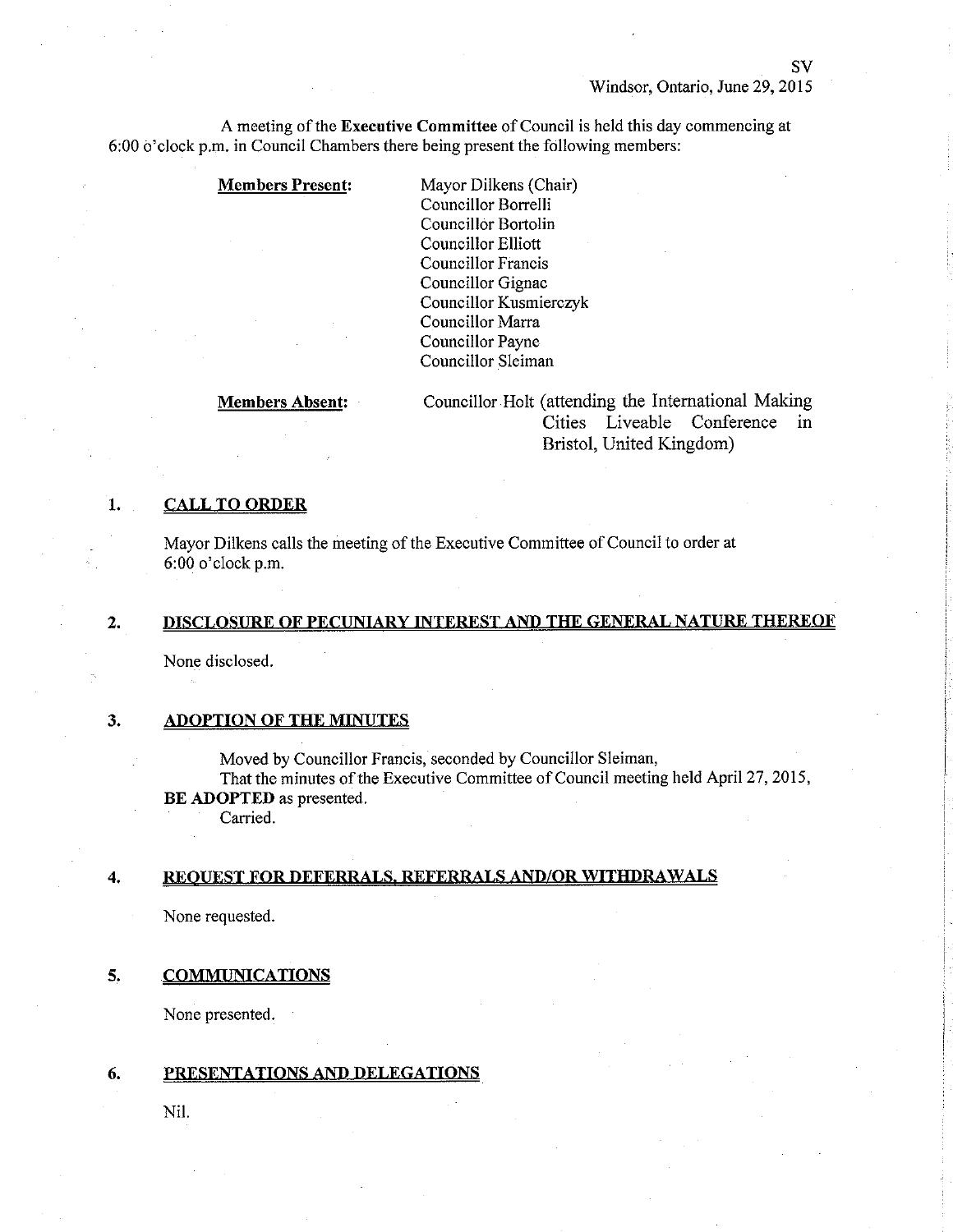#### 7. COMMITTEE MATTERS

None presented.

#### 8. ADMINISTRATIVE ITEMS

#### Item 1 Policy on Policies Framework

Moved by Councillor Sleiman, seconded by Councillor Borrelli,

That City Council RECEIVE the report of the Corporate Policy Coordinator for information; and further,

That City Council APPROVE the Policy on Policies Framework attached as Appendix A.

Carried.

Report Number 17776 AF/11247

#### Item 2 Amendment of By-law 366-2003

Moved by Councillor Bortolin, seconded by Councillor Kusmierczyk,

- A. THAT the report of the City Solicitor regarding the amendment of By-law 366-2003 BE RECEIVED for information;
- B. AND THAT By-Law 366-2003 be amended by adding a new paragraph 3, stating:

"Where registration of documents in the Land Registry Office is authorized by statute, the City Solicitor, or his or her designate(s), in the City Solicitor's discretion, ís authorised to bind the Corporation by signing, by electronic means, any documents on behalf of the Corporation requiring electronic registration relating to such transaction and to represent that the City-Solicitor is authorized to bínd the Corporation. "

C. AND THAT By-Law 366-2003 be further amended by adding a new paragraph 4, stating:

"Transactions completed prior to the coming into force of this bylaw, by electronic means in accordance with the applicable statute authorizing the statute, save and except that such transaction identified a person as binding the corporation without express designation are hereby ratified."

D. AND THAT By-Iaw 366-2003 be further amended by renumbering the final paragraph, which states, "this by-law shall come into force and take effect on the day of its final passing" as paragraph 5.

E. AND THAT the City Solicitor BE DIRECTED to prepare an amending By-Law in accordance with this recommendation.

Carried.

Report Number 17780 4L2015